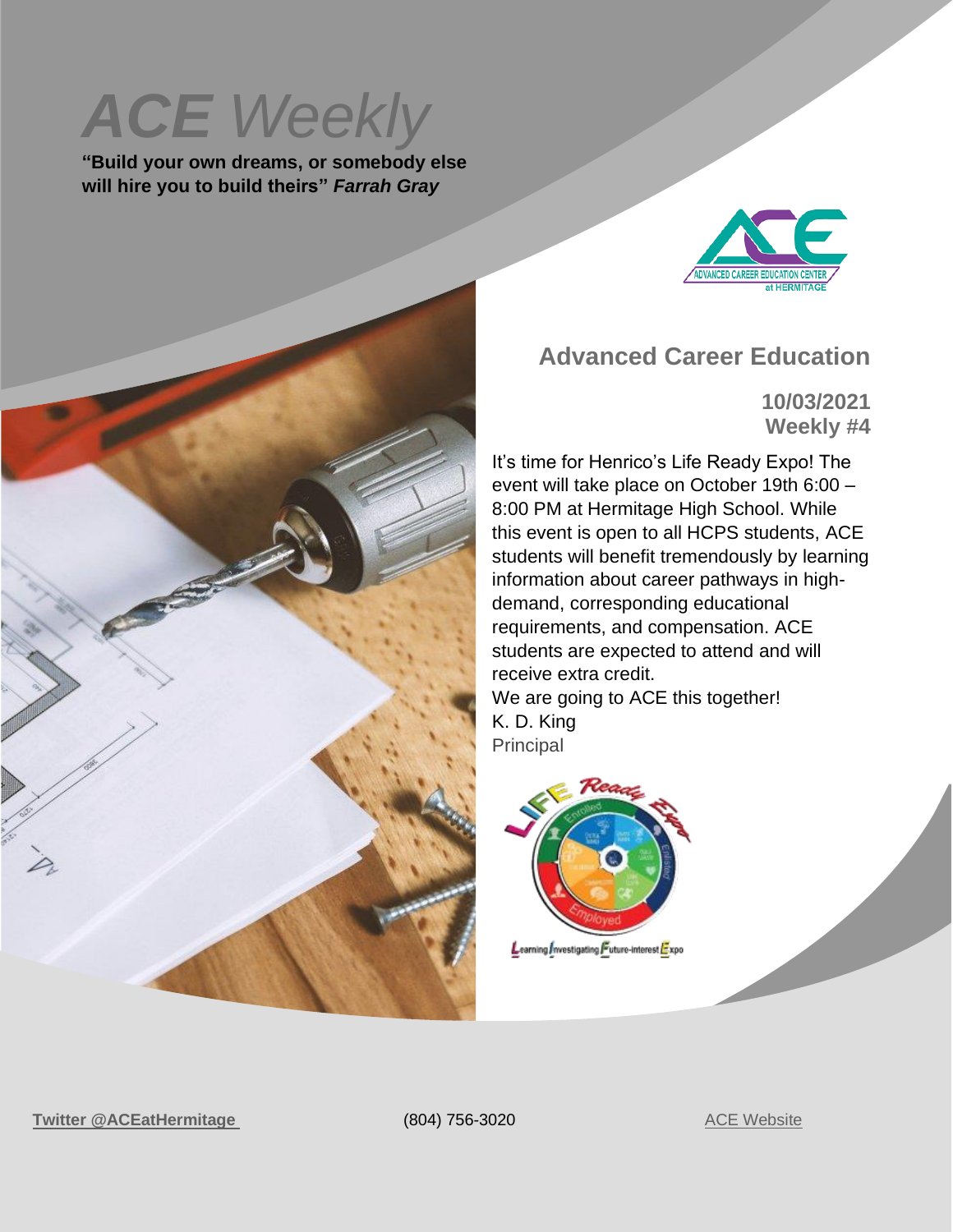## **Upcoming Events/Dates**

[CLICK HERE f](http://track.spe.schoolmessenger.com/f/a/xwNFdIS3OBonMf9XwdbnBQ~~/AAAAAQA~/RgRjHicOP0RNaHR0cHM6Ly9oZW5yaWNvc2Nob29scy51cy93cC1jb250ZW50L3VwbG9hZHMvSENQUy1TY2hvb2wtQ2FsZW5kYXItMjAyMS0yMi5wZGZXB3NjaG9vbG1CCmE4jvM8Ycm9hsxSGGtka2luZ0BoZW5yaWNvLmsxMi52YS51c1gEAAAAAQ~~)or the HCPS 21-22 Calendar

#### **October 19**

Life Ready Expo **6:00 p.m. – 8:00 p.m.** Come meet and talk with hundreds of employers and business owners to learn about career paths. More info to come.

#### **November 4 th**

Parent/Teacher conferences scheduled for 11/4. More information coming regarding the sign-up process.

#### **Learning in the Field**

Did you know that students in building trades programs build a real house to practice skills learned in the classroom. Students in the Landscaping and Horticulture programs visited the current house last week to begin designing the landscape. Students will begin the landscape install within 6 weeks.





#### **Community Connections**

Students in the Culinary Program have been supporting the Woodland Cemetery revitalization project by serving meals and refreshments to volunteers as they clear overgrown vegetation at the second largest historically African American Cemetery in the area.

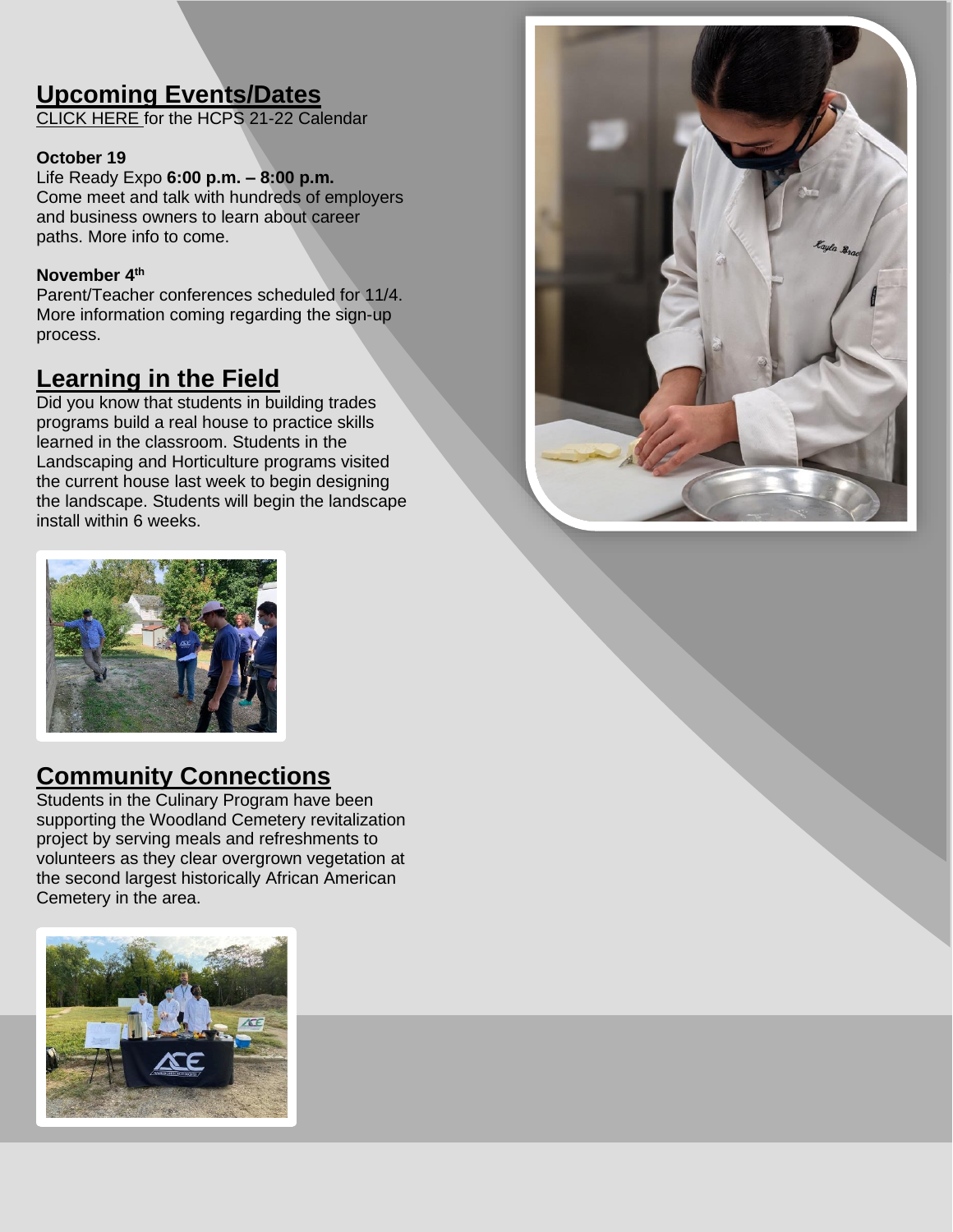#### **Message from Director of High School**

We have recently been made aware of a list on TikTok encouraging students across the country to engage in behaviors that are harmful to their peers, school-staff, and people in your<br>neighborhoods. Students are also being neighborhoods. Students are also being encouraged to destroy school property. Our high school administrators have been directed to enforce swift and severe consequences for any student who participates in this ridiculous challenge. Some consequences may include a charge by law enforcement. Please spend time each day monitoring your students' social media presence. Get to know who they are connecting with on various platforms, including who they are corresponding with via direct messages. Today is a great day for all parents/guardians to join the same social media platforms as their students, and become one of their friends, followers, etc. This is one way to keep your students safe from the potential harms of social media. Thank you for your support.



Sincerely,

Thomas E. Ferrell, Jr., Ed.D.

#### **College Financial Aid**

Ms. Dixon will be connecting with classes during the next two weeks to talk about post-secondary education and why it is important to begin thinking about how to pay for it. Please feel free to reach out directly to her for specific questions or assistance.

#### **College Financial Aid -** Ms.Dixon

[acehermitage@grasp4va.org](mailto:acehermitage@grasp4va.org)

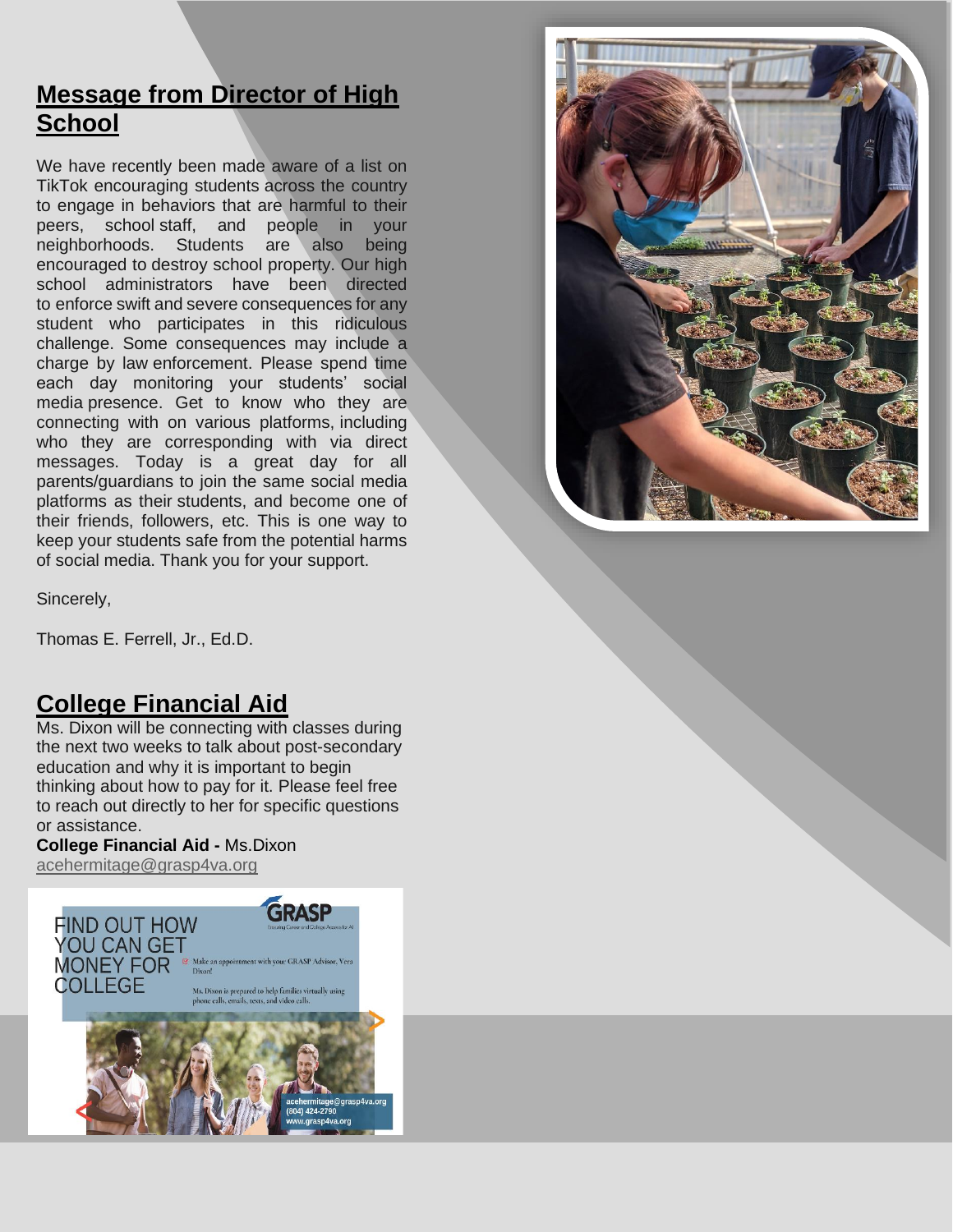#### **Business Partners**

All of our programs have a business advisory board to help keep us stay current and connected to changes in the field. Please contact us if you are employed in a field corresponding to one of our programs and would like to serve in an advisory capacity.

#### **Dismissal**

Car riders and walkers are dismissed at the end of the school day at 3:55. Bus riders are dismissed by home school as buses arrive.

#### **Student Organizations**

**NTHS (National Technical Honor Society)** Contact: Ms. Dorband & Mrs. Davis [wcdorband@henrico.k12.va.us](mailto:wcdorband@henrico.k12.va.us) [mcdavis@henrico.k12.va.us](mailto:mcdavis@henrico.k12.va.us)

## **Academic Supports**

Students have access to a variety of supports in the followig areas. Please contact the staff member directly or stop by the main office for assistance.

**Math** – TBD ( We are in the process of hiring for math support.)

**English** – Ms. Drinnon [agdrinnon@henrico.k12.va.us](mailto:agdrinnon@henrico.k12.va.us)

**ESL** – Ms. Paul [tpaul@henrico.k12.va.us](mailto:tpaul@henrico.k12.va.us)

**Reynolds Community College & Dual Enrollment -** Ms. Jackson [Jackson@reynolds.edu](mailto:Jackson@reynolds.edu)

**College Financial Aid -** Ms.Dixon [acehermitage@grasp4va.org](https://hcpschools-my.sharepoint.com/personal/kdking_henrico_k12_va_us/Documents/Documents/acehermitage@grasp4va.org)

**Resume Assistance & Interviewing** 

Ms. Budryk

[jgbudryk@henrico.k12.va.us](mailto:jgbudryk@henrico.k12.va.us)

**Career Counseling** – Mr. Lewis can be reached at [rwlewis@henrico.k12.va.us](mailto:rwlewis@henrico.k12.va.us) should you need any assistance. The career counseling center